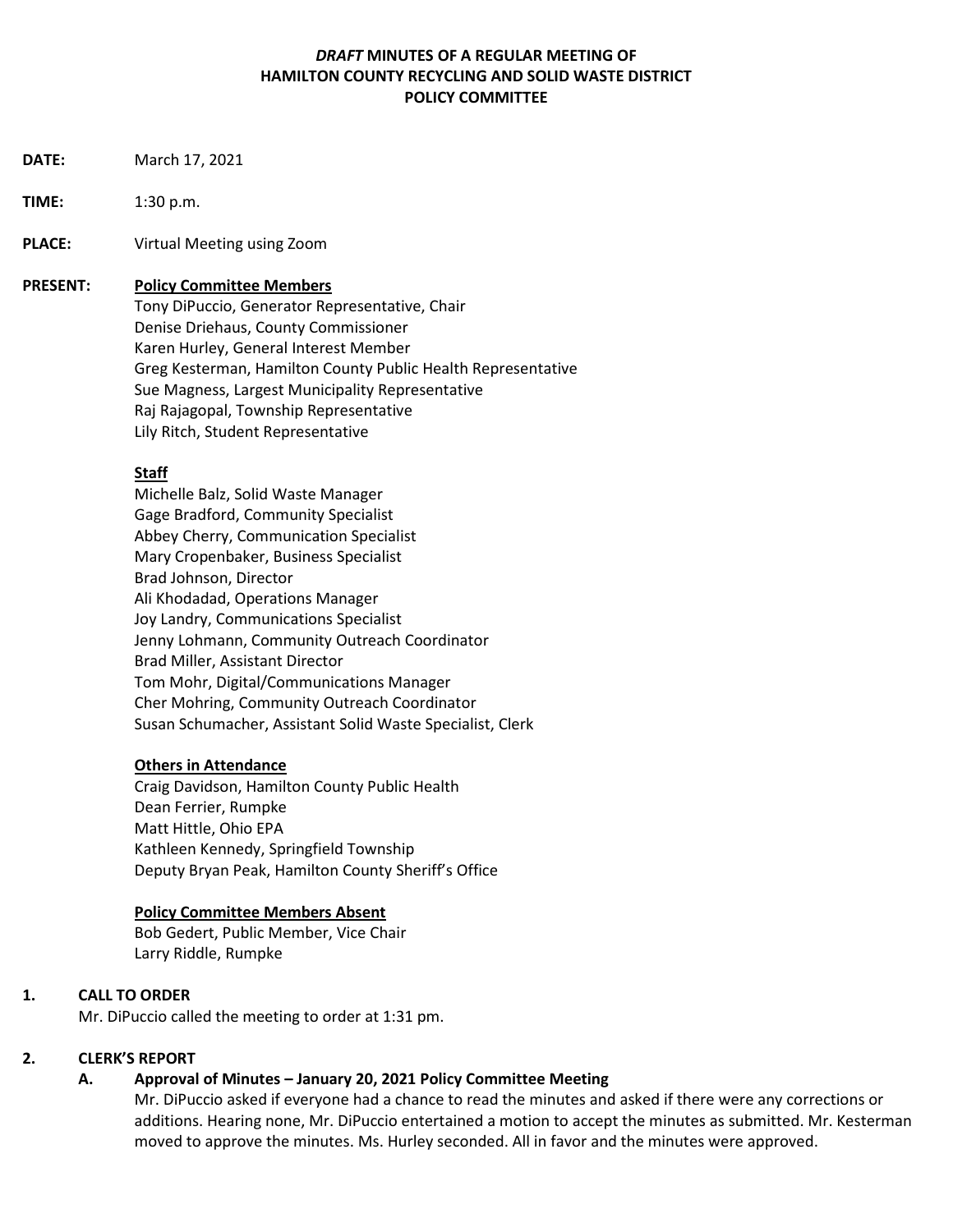## **B. Additions to the Agenda**

There were no additions to the agenda.

### **3. DISTRICT REVENUE UPDATES/ANALYSIS**

Ms. Balz explained that there were two pieces of information in the attachment; revenue comparison from January, 2021 and January, 2020 and from all of 2020 compared to 2019.

Ms. Balz stated that revenue comparison from 2020 and 2019 shows a slight decline in tonnage which was a two percent decrease and was consistent across the three buckets of where the tonnage was coming from which equates to about an \$80,000 decrease in revenue.

Ms. Balz stated in comparing just January 2021 to January 2020, there is about an eight percent decrease which is something to keep an eye on although only one month. There was roughly a 15 percent decline for in-district tonnage which is what the district is trying to decrease, but it is hard to say at this time what is causing the reduction (i.e. COVID, etc.).

Mr. DiPuccio explained to the Committee about the two landfills in the County. A brief discussion ensued.

# **4. POLICY COMMITTEE ITEMS**

## **A. District Rebranding and Name Change**

Ms. Balz stated this was discussed last November in which Environmental Services, the District, and the Southwest Ohio Air Quality Agency is going through a re-branding process. The District put in the option of requesting help from the vendor, The Creative Department, to offer some name changes.

Ms. Balz shared her screen to show the options the Creative Department came up with. Ms. Balz stated that first, the District does not have to change its name. The idea of changing our name would be to shorten it to make it easier for the public to remember, understand what we do, and to not think we work with sewage, etc.

Ms. Balz stated that it is a very difficult name to remember sometimes.

Ms. Balz stated that the District would like the emphasis on the new name to be on reducing, reusing, and recycling and we want to explain what we do in our name but when one is talking about shortening a name, it is difficult task.

Ms. Balz stated that a few options the company hired to do the rebranding, The Creative Department, came up with were Impact Zero, Impact Zero Experts (of Hamilton County for both). This goes to the concept of zero waste, our aspirational goal of going zero waste. Another name is SustainAble and explained is central to what the District does and part of the District's philosophy.

Ms. Balz stated that there was ConSERVE which staff liked a lot but would like to throw out because the Hamilton County Soil and Waste Conservation District is also going through a re-branding process and may do something with this play on the word conserve so staff would hate to confuse residents with this.

Ms. Balz stated that the last one is Hamilton County ReSOURCE; we are conserving resources while we reduce, reuse, and recycle but the District is also a resource for technical assistance and guidance for residents of Hamilton County.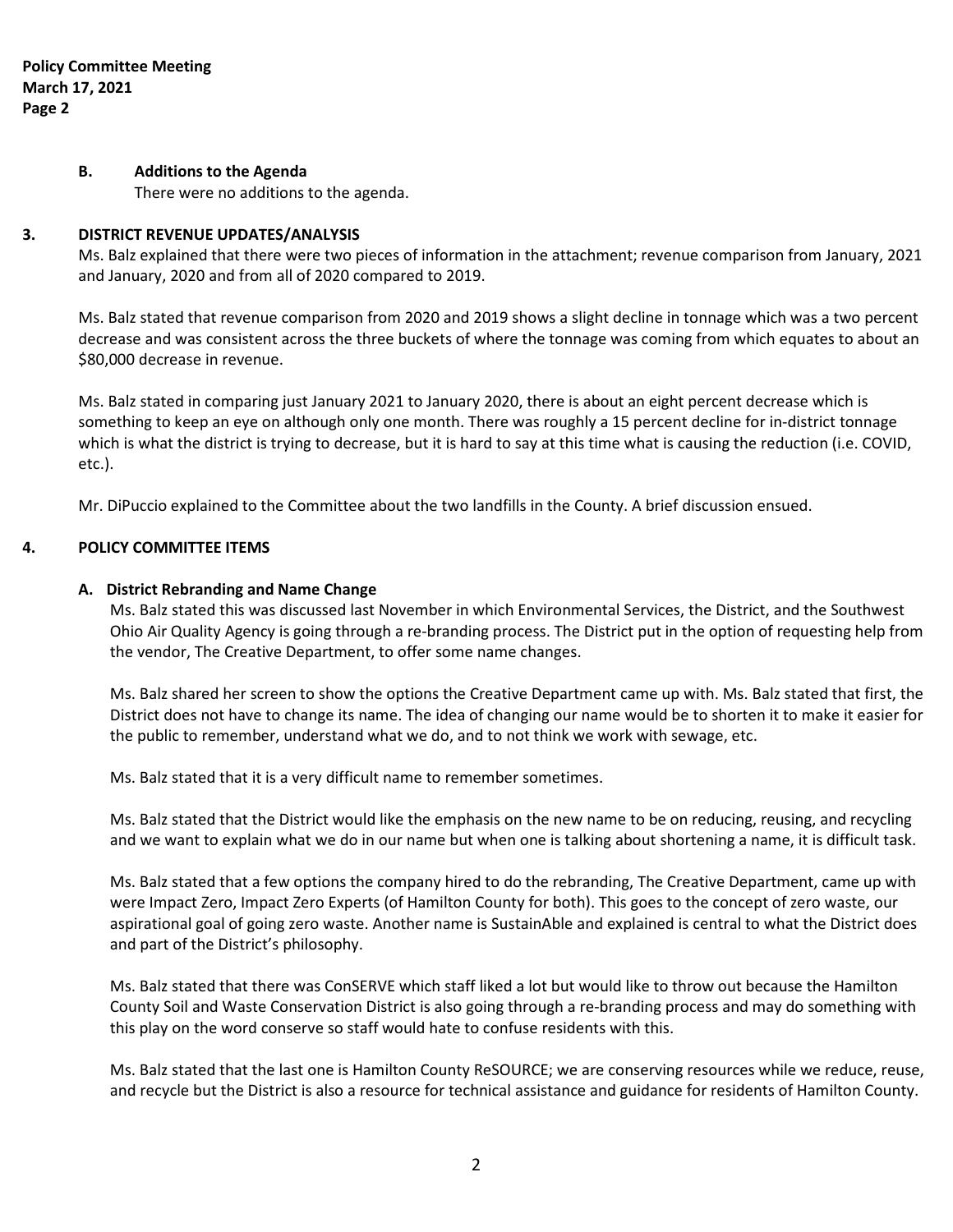Ms. Balz stated that staff asked people within the county and out of the county to get a feeling of what people outside of the District thought of the name ReSOURCE and when it was discussed with staff, ReSOURCE was the top pick. Ms. Balz reiterated that we also have the option of not changing our name at all.

Ms. Balz stated that we are in this process of rebranding so that we can have a fresh look for when we roll out the new website, so The Creative Department needs our name to create the logo and brand and staff needs that brand to create the website.

Ms. Balz state that this isn't a decision that can be put off because it will push all the timelines for getting the website launched off considerably. Ms. Balz stated that she would strongly suggest picking a name or keeping our name the same so we can stay on the timeline.

Ms. Balz stated that Mr. Mohr and Ms. Landry were in attendance to answer any questions.

After a discussion, Mr. DiPuccio moved to approve the staff recommendation. Mr. Kesterman seconded. Additional discussion proved that the motion would not pass because four members felt the name ReSOURCE didn't tell what the District did. Members also discussed the name SustainAble.

Mr. DiPuccio withdrew his motion and Mr. Kesterman withdrew his second due to hearing four strong nays for the motion.

As the discussion continued, members felt as though they needed to see the artwork that would encompass ReSOURCE and SustainAble.

Ms. Hurley suggested meeting next month to be able to see artwork revolving around the two names. Mr. DiPuccio stated he didn't think this would be possible. Ms. Hurley disagreed.

Mr. DiPuccio asked Ms. Balz if it would be possible to go back to The Creative Department and ask for details on how those two names might be implemented and what the tag lines would be. Ms. Balz stated that staff can certainly ask but there might be an additional cost. Mr. Mohr stated that we should not commit to this until The Creative Department is contacted.

Mr. DiPuccio asked members if this was fair and appropriate. The Committee concurred.

Ms. Balz stated that she would get back with the Committee to see if the Creative Department could accommodate this request.

# **B. Solid Waste Plan Update Process**

Ms. Balz stated that staff is starting the process of updating the solid waste management plan (Plan Update) which is a 15-year plan but must be updated every five years. The District's current Plan began in 2018 and this Plan ensures that Hamilton County has capacity for all the solid waste and recycling in the area. It also shows what programs the District is going to provide to reach the state mandated recycling goals.

Ms. Balz stated that staff looks at the Plan beyond just a legislative necessity; we look at this as our strategic plan.

Ms. Balz stated that every Ohio county is required to have a Plan and update that Plan every five years which is mandated by Ohio Revised Code.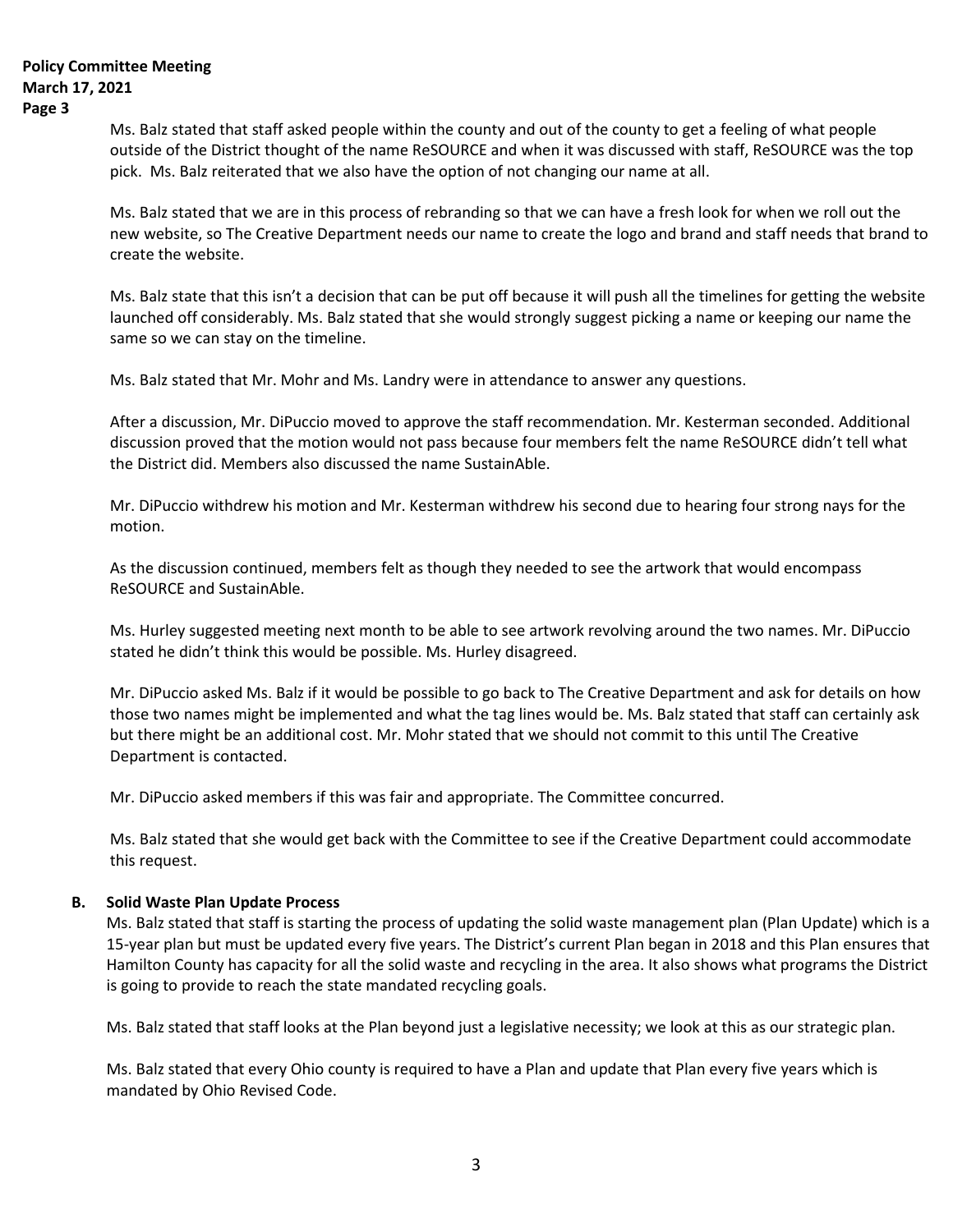Ms. Balz stated that the District's official start date for the Plan Update process is May 7, 2021. The solid waste management plan must be approved by the following: Hamilton County Board of Commissioners, the City of Cincinnati being the largest municipality within the District, and must be approved by communities representing sixty percent of Hamilton county's population. The last Plan Update was approved by 100 percent of communities.

Ms. Balz gave a brief overview of the Plan Update and what it takes to complete it accompanied by a PowerPoint. Ms. Balz stated that there is a new Plan Format that must be used but the District was a test for it during the last Plan Update. Since we have used the format before we have a good template. Also, staff completed the last Plan Update without use of a consultant.

Ms. Balz stated that since staff compiled and wrote the last plan, this one will just need to be tweaked some but focus on the opportunities to really look at programs of the plan to see where we can improve.

Ms. Balz stated that \$100,000 is budgeted for the Plan Update for a consultant's assistance. Ms. Balz stated that staff would like to focus on the greatest opportunity that a consultant could be brought in to use that to its fullest advantage.

Ms. Balz stated that there are six chapters in the Plan however, this is the last part that is written; you start with the Appendices. The audience for the chapters is the general public, elected officials, etc. meant to be an easily readable section of the Plan.

Ms. Balz stated that what takes the most work are the Appendices. The audience for the Appendices is Ohio EPA although they are included for the public to view but it is not expected that most will.

Ms. Balz stated that in total, there are 21 Appendices and realizes when looked at, it looks very daunting but a lot of this is already written. Some of these Appendices are just a few sentences.

Ms. Balz stated that the two areas staff thinks a consultant could be used to the greatest advantage is Appendix H and Appendix I. Appendix H is the longest of the Appendices and is over 100 pages which is a deep dive analysis in all programs and areas of opportunity; waste characterization and what areas can be targeted.

Ms. Balz stated that a strategic evaluation has been done and Appendix I looks at what other programs we have and what opportunities can we focus on in the future.

Ms. Balz stated that these two areas would be helpful to bring in a consultant.

Ms. Balz stated that a consultant's help would be needed in the following sections in Appendix H: Commercial Sector Analysis, Industrial Sector Analysis, Waste Composition Analysis, Special Program Needs Analysis, and Data Collection Analysis. Appendix I, which is Priorities, Actions, and Program Descriptions would also benefit from a consultant.

 Ms. Balz explained more in depth the reasoning behind why a consultant would be helpful for each of the sections and discussed what each section includes and stated that staff should not be burdened any more than necessary.

 Ms. Balz stated that an additional consultant would be brought in for the Equity and Inclusion section for evaluating current programs and looking at the effectiveness of our staff's communication and outreach. This consultant could also assist in seeing if there are potential changes that can be made, new metrics, policies, etc. to make sure all the District's programs are available and inclusive to all Hamilton County residents.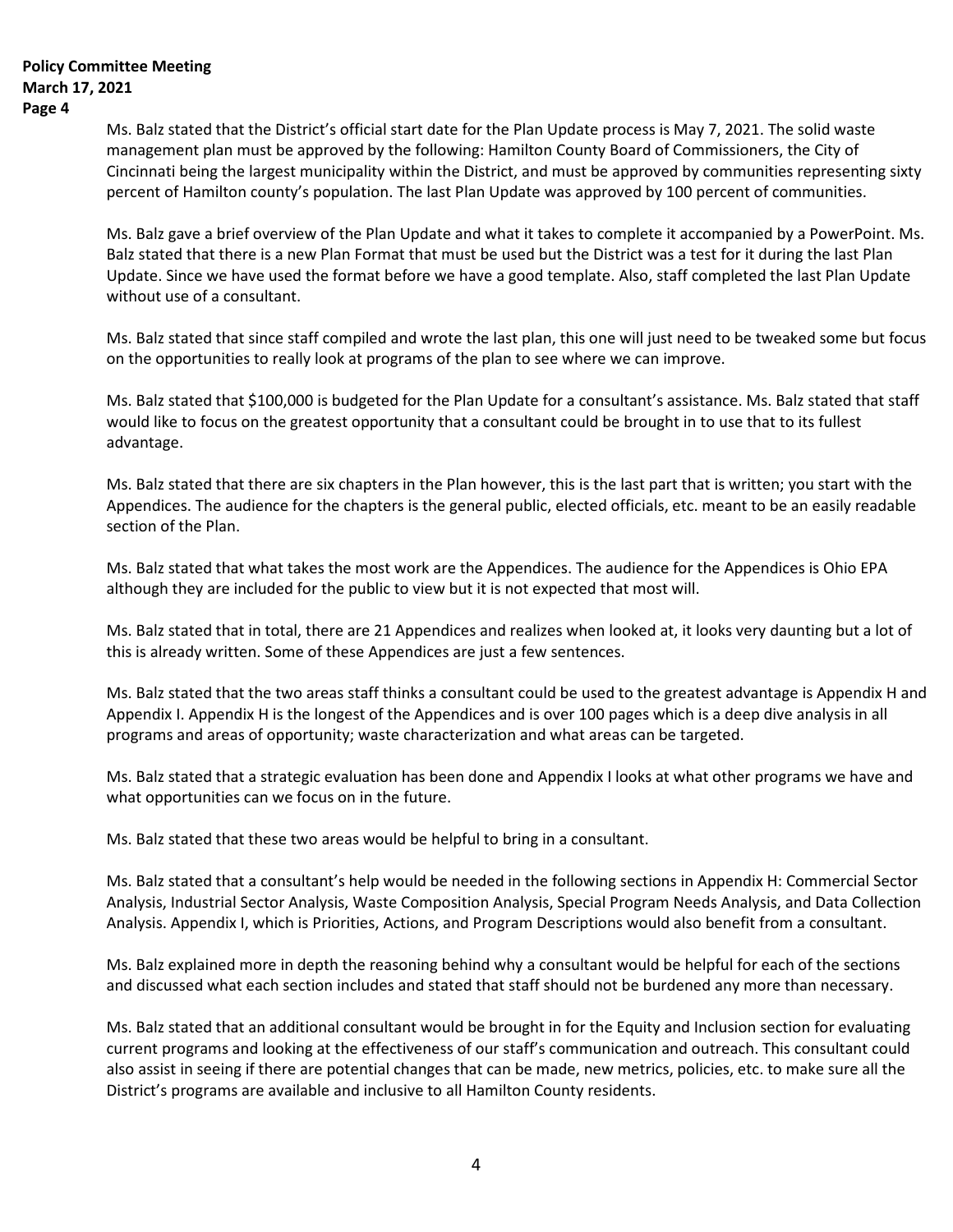Ms. Balz stated that the District has never been through the Equity and Inclusion process, in fact, no District in Ohio has. This is not part of the solid waste plan process; however, Staff feels it would be a valuable process. Staff would hire a separate consultant from a solid waste consultant. First, Staff would meet with Robert Bell, Director of Hamilton County Office of Equity and Inclusion, and then based on his input, Staff may hire a consultant just to help put together a Request for Proposals; what should this process look like, were would input be most valuable.

Ms. Balz stated that staff is looking for input from the Committee on sections where staff is planning on hiring an outside consultant.

Ms. Balz stated to expect that every Committee meeting for the next year will include the Plan Update. Different sections being worked on may be brought to the meeting for comment. There also may be a need for a special committee during this update process.

Ms. Balz stated that today, staff is looking for input on does the Committee feel that this is a good way to move forward and does the Committee have any other ideas.

The Committee concurred with staff decision with using two consultants.

Ms. Magness suggested staff participate in equity inclusion training. Ms. Balz stated that staff has gone through a few and gave examples.

Mr. DiPuccio suggested that the equity consultant be the first consultant to start with to get this started and implemented.

Ms. Driehaus stated that Robert Bell was the Director of Equity and Inclusion at the County and suggested using him as a resource. Ms. Driehaus stated that training is happening now at the county and Frank Spataro would be a good resource as well.

Mr. DiPuccio asked if any members would like to make a motion on this. Ms. Hurley moved that staff move forward with the strategic plan in the direction that staff has outlined. Mr. Rajagopal seconded. All in favor and the motion was approved.

Mr. Hittle complimented Ms. Balz on her effort on taking the driver's seat on where she knows she's best utilized. Ohio EPA met with Ms. Balz and Mr. Johnson discussing this process and which sections would be best to do; usually someone would just hire a consultant to do the whole thing, but Ms. Balz wanted to be involved and knows that all and all, she can do a good job based on conversations at this meeting.

Mr. DiPuccio asked Mr. Hittle if he has seen other solid waste districts step up to include and equity inclusion aspect in their Plan Updates. Mr. Hittle stated that this was the first time, and he would imagine seeing more of it in the urban districts.

# **5. INFORMATONAL ITEMS**

# **A. Waste Reduction Innovation Grant**

Ms. Balz stated that two grants were approved since the last meeting; The Better Bin Compost Company and Back2theDirt Composting.

Ms. Balz stated that the District has given a grant to Better Bin in the past and as they continue to grow, this would be for food scrap collection buckets and a cargo van to collect the scraps.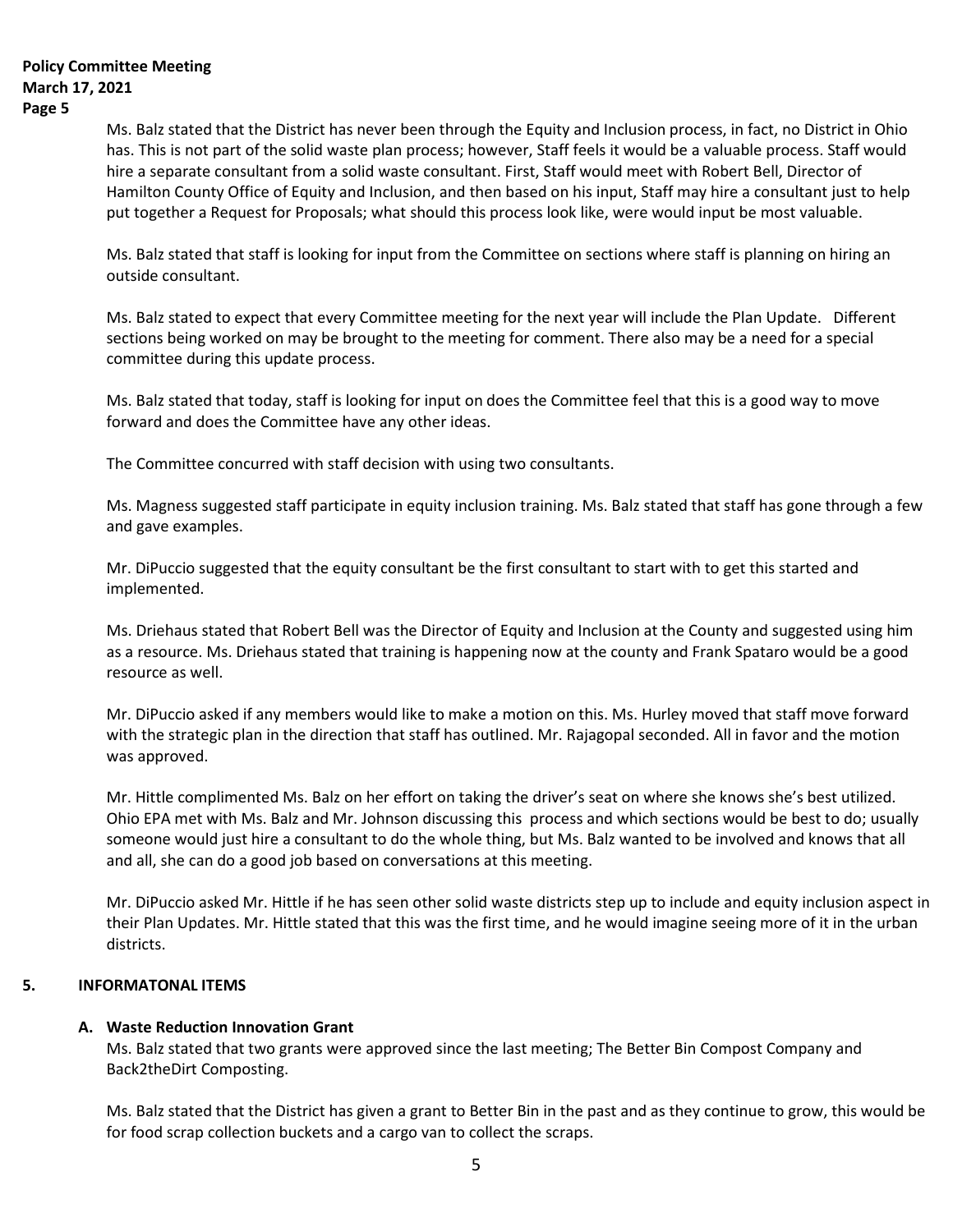Ms. Balz stated that Back2theDirt is a new small business that is going to be building a small worm composting system and collecting system which includes collecting food scraps from local restaurants.

Ms. Balz stated that it was exciting seeing these small-scale composting (under 500 square feet) operations.

Ms. Balz stated that the one listed that was not funded was North College Hill Elementary School and the grant was so small, it was put under the Let's Stop Waste at School program and Ms. Mohring worked with her and bought the compost bin they wanted. The bin is already in place and active. Staff did not think it was necessary for them to go through all the grant paperwork for such a small amount of money.

A brief question and answer ensued.

### **B. Newsletter Merge**

Ms. Balz stated that staff is merging three newsletters into one. In the past, there was one for schools, businesses, and communities; this new newsletter will reach all audiences, include special information for all of those but just a more cohesive newsletter. Staff plan on it following the branding once a name is selected.

## **C. 4 th Quarter Performance Measures**

Ms. Balz stated included as Attachment F was a few items she wanted to mention. A Market Development Grant was closed out for Ohio EPA with Tri-State Escrap. Tri-State Escrap added 100 tons of manufacturing capacity to recycle their e-scrap.

Ms. Balz stated that for the Let's Stop Waste program, she is so proud of the staff and how this program was able to be transitioned through Covid. This program offers technical assistance and containers to businesses. Ms. Balz stated that she thought for sure through Covid, all of this would just drop by the wayside, but the goal was exceeded for people reached through this program (over 19,000) and 99 businesses were reached. Considering the year we had in 2020, this is fantastic.

Ms. Balz stated that there is a mistake under the save the food campaign; this is under development now and was not done in 2020. This should have been under the cardboard recycling campaign.

Ms. Magness stated that due to Covid, there has been much more done in Zoom and remote learning versus in person learning and she thinks there is a lot of value in that. Ms. Magness stated that she would like to see tracking of how many presentations are being done virtually versus how many are being done in person moving forward.

Ms. Magness stated that she did not want to revert to all in person because she thinks there are significant costs and environmental savings for certain populations to continue doing remote learning using technology. To know if this is true, it must be tracked.

Ms. Balz stated that we will see if staff can do that; we can add how many were virtual versus in person, but she can say that all of  $4<sup>th</sup>$  quarter presentations were virtual.

Ms. Balz stated that the District has invested in a webinar capability for the next year so staff has that ability to offer virtual presentations.

Mr. DiPuccio suggested combining presentations meaning provide in-person presentations and broadcast those virtually as well. Ms. Balz stated that this was a great idea and as we are slowly coming out of having to do everything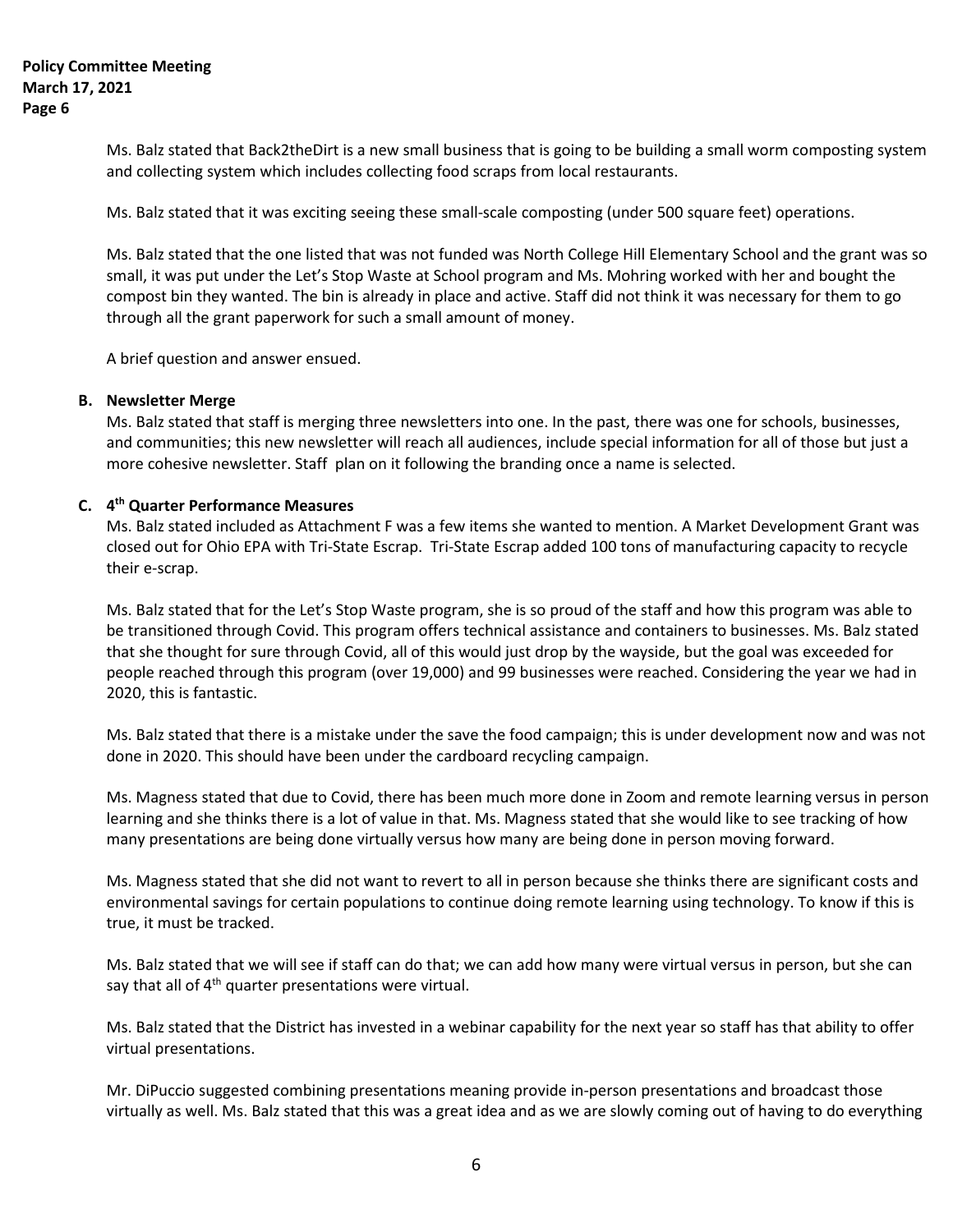virtual and maybe by the summer, some presentations can be done in-person and agrees with Ms. Magness of keeping some presentations virtual would be smart.

Mr. DiPuccio stated that he would like to see this.

### **D. Yard Trimmings Drop-Off Sites Opening**

Ms. Balz stated that the Yard Trimmings Drop-Off sites will open March 27. Two of the three sites are operated by Rumpke and will be changing their hours. All the details are available on our website.

## **E. Environmental Enforcement Program**

Ms. Balz stated that Attachment G showed cases investigated February, 2020 through February, 2021.

Deputy Peak gave an update for February and stated he was busy this month. Deputy Peak stated that a slideshow presentation was being created for an Ohio EPA Environmental Enforcement Training on the 25<sup>th</sup> and explained what it involved.

Ms. Magness asked if any publicity has been done relating to people that have been caught dumping. Ms. Hurley agreed that the public should know that this program is working and they briefly discussed specifics. Mr. Kesterman stated that he does not see any individualized, at least being appropriate, release coming from a governmental agency and that he did not support that. Mr. DiPuccio agreed with Mr. Kesterman.

Mr. DiPuccio stated that a press release didn't need to get into the nitty gritty, but Staff can provide enough detail that indicates that a person or persons were caught and prosecuted, pled guilty, etc. and that's usually sufficient information. Ms. Magness suggested including at this particular hotspot. Ms. Hurley suggested including the name of the community.

Mr. Hittle stated that with other districts with enforcement programs, the media aspect is important part as well as the fines levied.

Mr. DiPuccio stated that the Committee would leave the details up to Ms. Balz and that he thought the Committee gave some good suggestions; Ms. Balz would know the level of detail to provide in the release.

A brief discussion ensued regarding the University of Cincinnati's move out/in months.

# **6. FURTURE AGENDA ITEMS**

Ms. Magness stated that she would like to discuss the continuation of working from home and really letting people know what the environmental and cost saving benefits are because, for those who can work from home and be productive, there are less road miles traveled, less air pollution, less paper waste, less carry-out food, etc.; all kinds of environmental benefits for working from home.

Mr. DiPuccio stated that one effective way to do this would be through websites and newsletters. Ms. Magness stated that yes, that universal newsletter would be perfect for a little attention to this subject.

# **7. POLICY COMMITTEE MEMBERS' COMMENTS**

Mr. Rajagopal stated that Colerain Township had a Zoom meeting with all the business community and a lot of people participated which was more like a brainstorming with what Colerain Township is going to do in 2021. Mr. Rajagopal showed a document that was Colerain Township strategic plan and budget.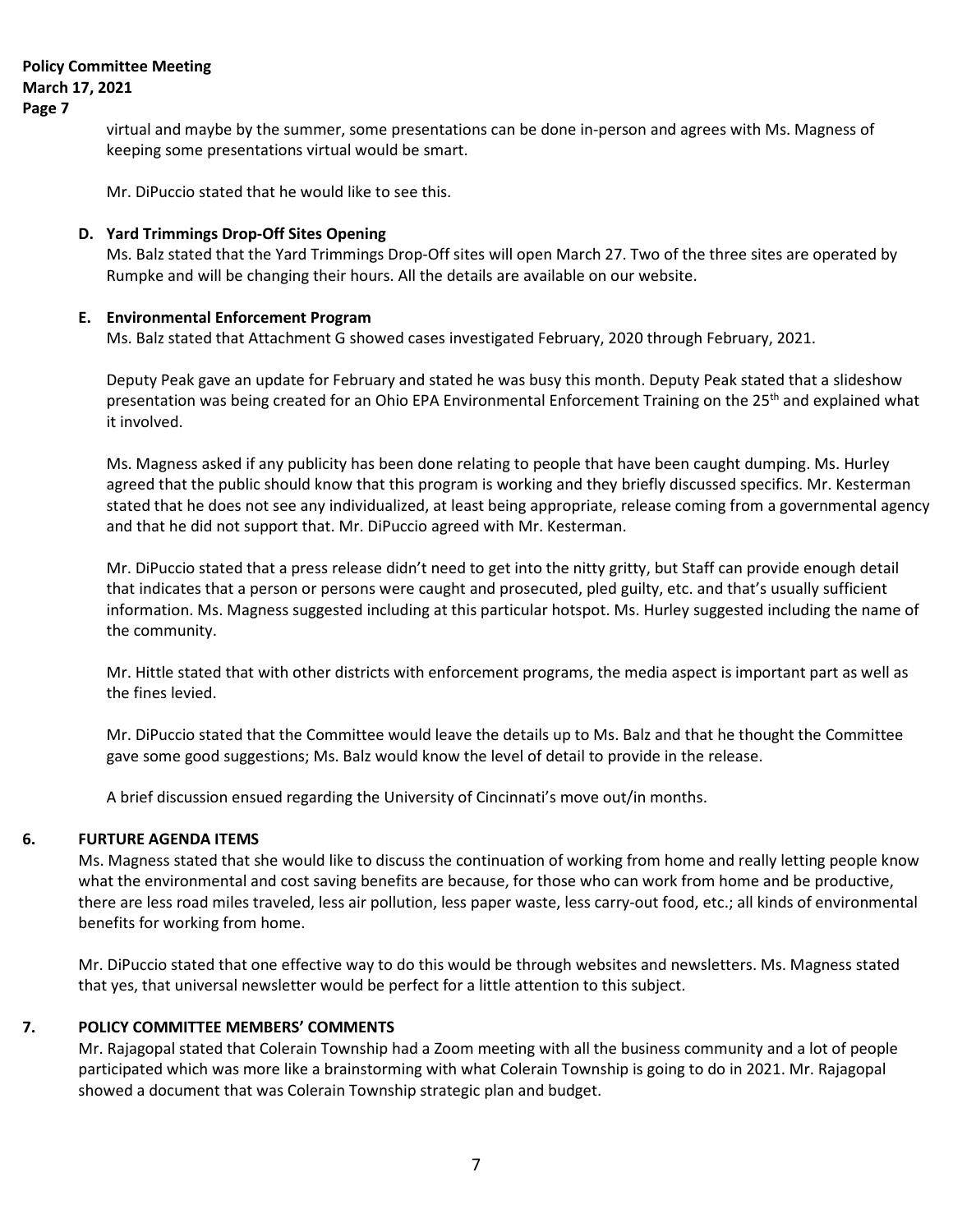# **Policy Committee Meeting March 17, 2021**

### **Page 8**

Mr. Rajagopal stated that the plan is mostly focused towards prosperous green and clean, which is the fundamental value of this Committee.

Mr. Rajagopal thanked Ms. Balz who brought another staff member to the Zoom meeting and gave her support to our future goals for the Township, the Green program, beautification, and the very successful recycling program. Mr. Rajagopal stated there will be a follow-up meeting and this going to be a permanent host of the business community.

Mr. Rajagopal thanked Ms. Balz and the staff she brought in; they were very fundamental building this program.

Mr. DiPuccio stated that Ms. Balz has published her second book titled No Waste Composting which will be released soon. Mr. DiPuccio congratulated Ms. Balz on this great accomplishment.

# **8. PUBLIC COMMENTS**

There were no public comments at this time.

# **9. UPCOMING DISTRICT MEETINGS**

The next Hamilton County Recycling and Solid Waste Policy Committee meeting will be held on Wednesday, May 19, 2021. The meeting will begin at 1:30 p.m. via Zoom. Meeting information will be sent at a later date.

# **10. ADJOURNMENT (Target Time – 3:00 p.m.)**

Mr. DiPuccio asked for a motion to adjourn. Ms. Magness moved; Mr. Kesterman seconded. All were in favor and the meeting was adjourned at 3:14 p.m.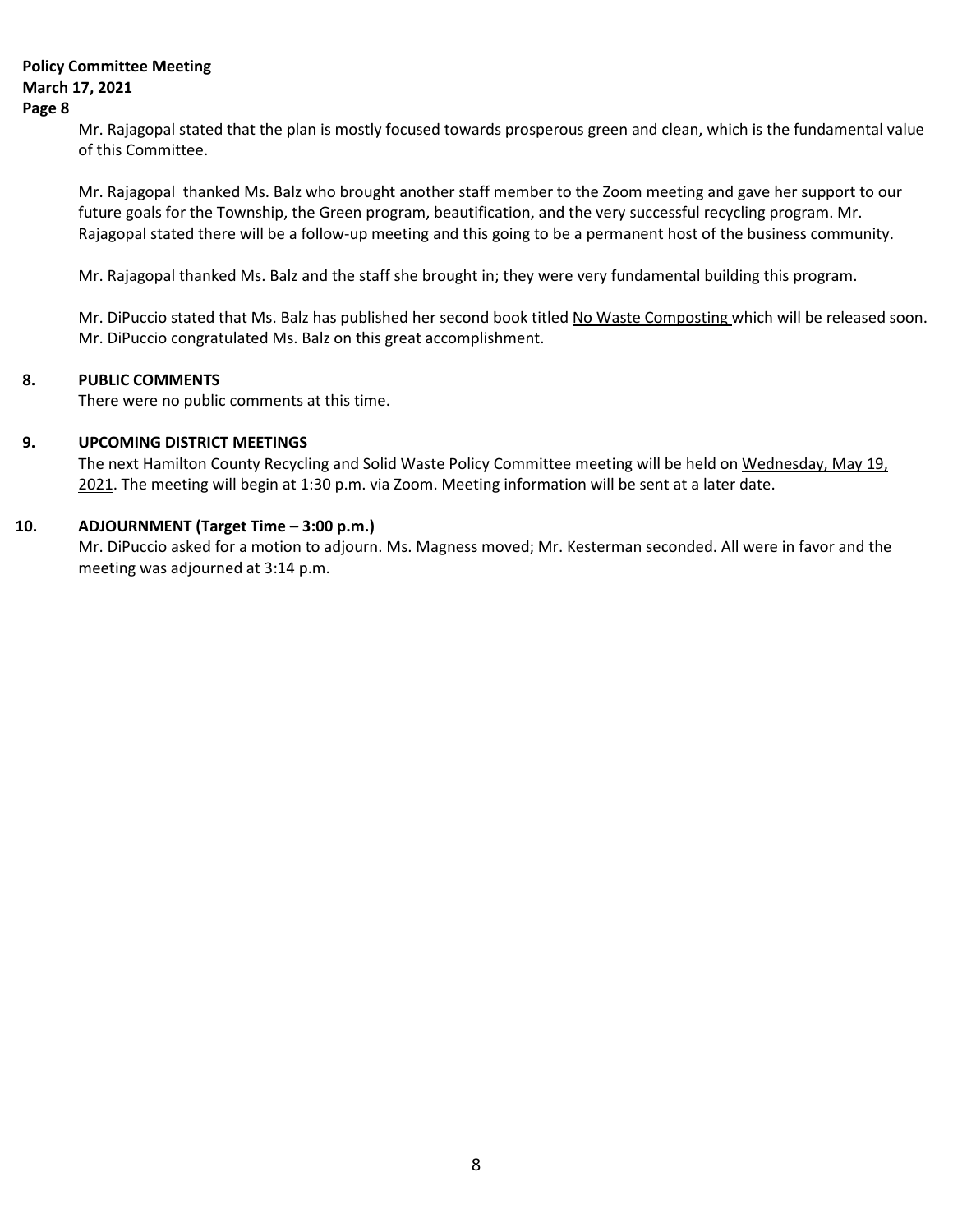# *DRAFT* **MINUTES OF A REGULAR MEETING OF HAMILTON COUNTY RECYCLING AND SOLID WASTE DISTRICT POLICY COMMITTEE**

- **DATE:** April 22, 2021
- **TIME:** 1:00 p.m.
- **PLACE:** Virtual Meeting using Zoom

## **PRESENT: Policy Committee Members**

Tony DiPuccio, Generator Representative, Chair Bob Gedert, Public Member, Vice Chair Karen Hurley, General Interest Member Greg Kesterman, Hamilton County Public Health Representative Sue Magness, Largest Municipality Representative Larry Riddle, Rumpke

# **Staff**

Michelle Balz, Solid Waste Manager Gage Bradford, Community Specialist Abbey Cherry, Communications Specialist Mary Cropenbaker, Business Specialist Brad Johnson, Director Ali Khodadad, Operations Manager Joy Landry, Communications Specialist Jenny Lohmann, Community Outreach Coordinator Tom Mohr, Digital/Communications Manager Cher Mohring, Community Outreach Coordinator Susan Schumacher, Assistant Solid Waste Specialist, Clerk

# **Others in Attendance**

Katie Evans, Best Way Disposal

# **Policy Committee Members Absent**

Denise Driehaus, County Commissioner Raj Rajagopal, Township Representative Lily Ritch, Student Representative

# **1. CALL TO ORDER**

Mr. DiPuccio called the meeting to order at 1:07 pm and stated that the focus for today's meeting was on the rebranding, specifically on the name and not on the logo.

# **2. POLICY COMMITTEE ITEMS**

# **A. District Rebranding and Name Change**

Mr. DiPuccio stated that he thought the most efficient way would be to ask each member what their thoughts were between the two names; Hamilton County SustainABILITY and Hamilton County ReSOURCE.

Mr. Gedert stated he supported the name Hamilton County ReSOURCE and stated that a new image could be launched with the public. Mr. Gedert also recommended a strong launch, and it is a good way to engage the public in a new way.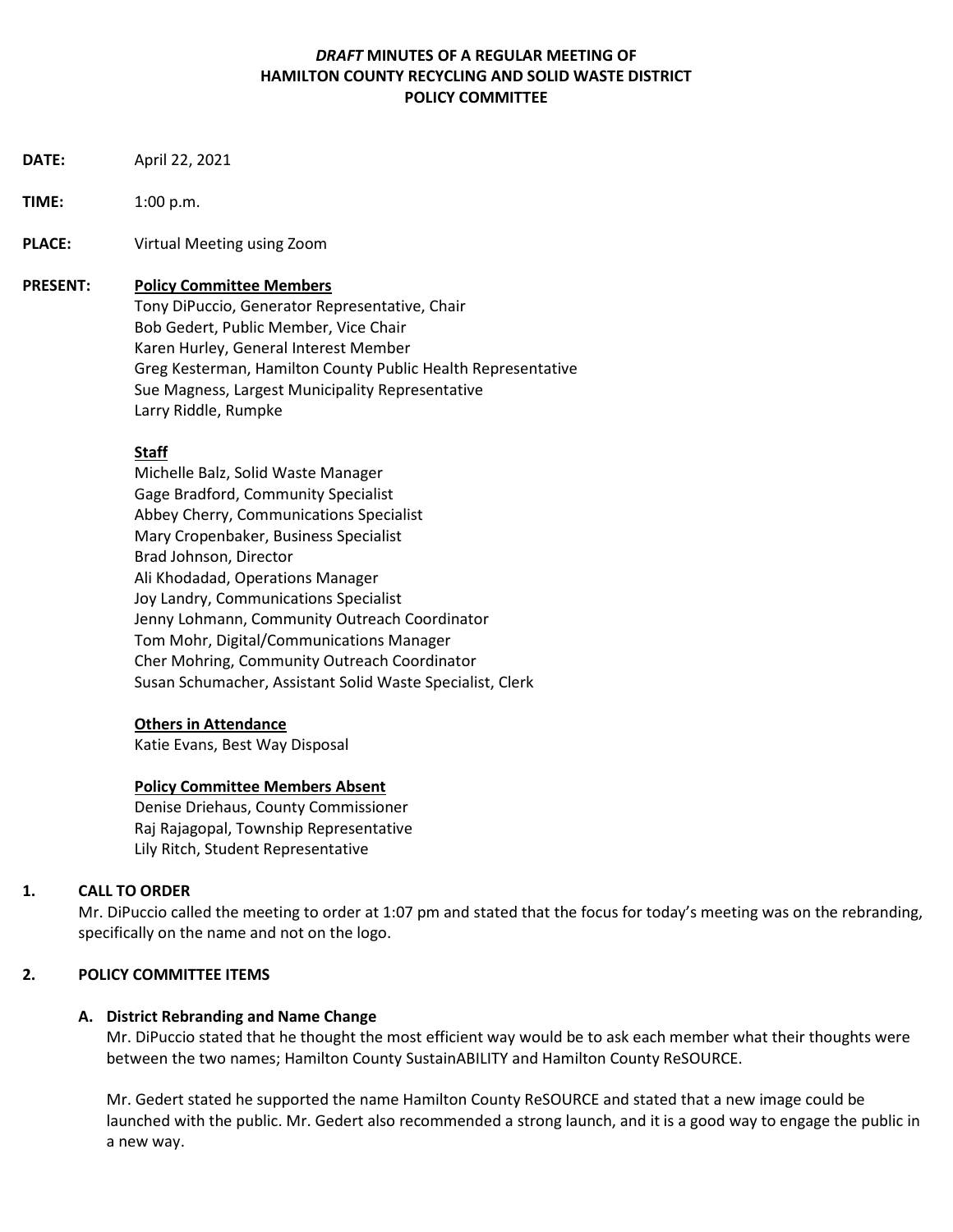Ms. Hurley stated that if forced to choose between ReSOURCE and SustainABILITY she stated she would go with the staff recommendation even though she didn't like ReSOURCE. Ms. Hurley mentioned that she took a poll with people that recycled between the names SustainABILITY and ReSOURCE and neither of the names told them any more about what the District was than the old name. What did work and what everyone liked was the tag line suggested in the staff briefing.

Ms. Hurley stated that her vote is that the name be Hamilton County Recycling and Waste Reduction as ReSOURCE is confusing and SustainABLE is very general. Ms. Hurley stated that the reason for the name change is to make it more obvious to people what this department does, and she doesn't think either of the names do it.

Mr. Kesterman stated that he supports the staff recommendation of ReSOURCE. To Ms. Hurley's point, ReSOURCE does not actually tell you what the District does but that's really the work staff has to do after, making a name change stick.

Ms. Magness stated that neither name does it for her but thinks that Hamilton County Recycling says it and understands why it shouldn't say Solid Waste. But she thinks of Social Service agencies when she thinks of ReSOURCE because Hamilton County Resource Center has been around for a long time.

Ms. Magness stated that she didn't think Hamilton County ReSOURCE solves the problem of making the District's name be meaningful to people and stated that she would lean toward Hamilton County Recycling. If staff does want the tag line, she would go with what Ms. Hurley stated, Hamilton County Recycling and Waste Reduction because it says what the District does. Ms. Magness stated that there will be longer conversations explaining what ReSOURCE means than explaining what Solid Waste means.

Ms. Magness stated that she agreed with Mr. Gedert that a new name or any campaign that is thoughtfully implemented has a positive impact and being able to get free advertising which is where the golden lining is. To be robust, staff is going to be spending thousands of dollars on new artwork, etc. She is not sure that changing the name to ReSOURCE is worth it and feels the name is not sticking to people's minds.

Ms. Magness stated that if the majority of members thinks this is a good move, she would probably go with the majority.

Mr. Riddle stated that he agreed with the Staff Recommendation and in the 22 years he has been on the Committee, he has never been asked what Solid Waste meant or any reference to the name.

Mr. DiPuccio stated that he agreed with Mr. Gedert and was thinking the same thing. Any name is hard to push everything into one name in regard to what name is used, it is still going to be how it is promoted and brand it is moving forward, and he is confident that this will be successful.

Mr. DiPuccio asked Ms. Balz if she had any comments or if she wanted to pull in any staff. Ms. Balz thanked the members for their comments and suggestions. She hears and agrees with everyone.

Ms. Balz stated that there are a few choices: The name can remain the same and renaming can be revisited in the future, or the Committee can change to SustainABLE Hamilton County or Hamilton County ReSOURCE and believes Mr. Mohr and Ms. Landry may have some comments.

Mr. Mohr thanked the Committee for meeting today. Mr. Mohr stated that if everyone saw the video presentation that was emailed, thought The Creative Department did a fantastic job of working these things up to give us some visual ways to see how the logos might look once rolled out to the public.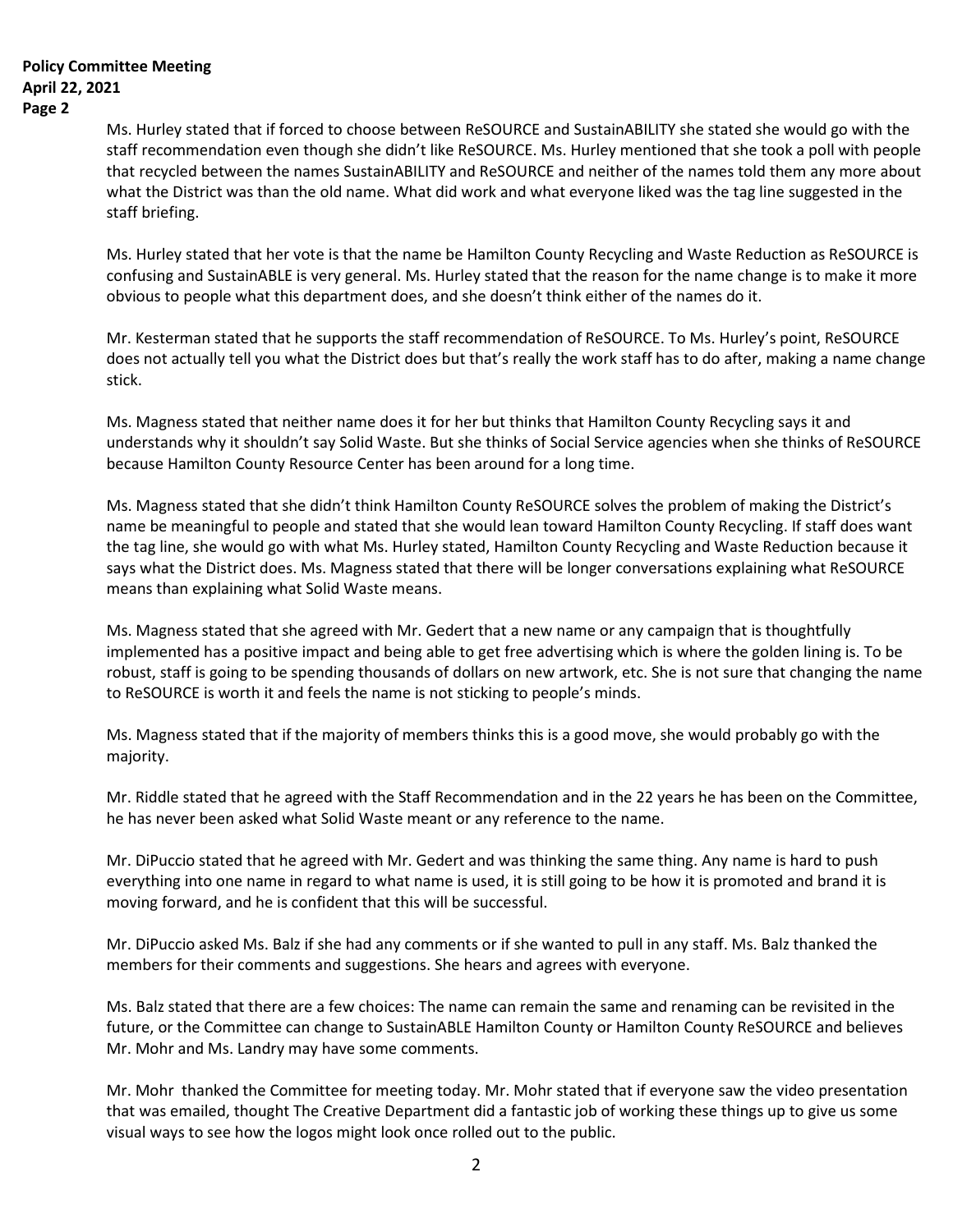Mr. Mohr stated that he was a big advocate for ReSOURCE. He stated he is on board with what Mr. Gedert mentioned; brand awareness takes time, and it can take years and depending on the change, it is something that never happens for any brand overnight.

Mr. Mohr stated that this will be the next big project. Once the brand, logos, and artwork are decided, then the push becomes getting it out and making yourself present and doing that campaign to push the brand awareness out to the public.

Ms. Hurley asked how this name change would line up with the other three other departments that were being rebranded. Mr. Mohr stated that Hamilton County Environmental Services as a whole is the parent department and this name is not changing. The Southwest Ohio Air Quality Agency name is not changing.

Ms. Hurley stated that this reinforces that we should be Hamilton County Recycling and Solid Waste Reduction. If we are going to have a one-word name that doesn't tell what we do and the others do, it just doesn't make sense to her.

Mr. Gedert told the story about his experience with a name change/rebranding from when he was in Austin, TX which in the end, the department was named Resource Recovery.

Ms. Hurley stated that there was a world of difference in Resource Recovery that says something than just ReSOURCE and stated that she doesn't think Mr. Gedert's experience with Resource Recovery is necessarily what the experience with just ReSOURCE will be.

Mr. DiPuccio asked Ms. Balz if she or the staff had any other comments. Ms. Balz asked Ms. Landry if she wanted to add anything.

Ms. Landry stated to summarize the case for ReSOURCE, a large part of the appeal for that was the idea of alliteration that ReSOURCE is an extension of reduce, reuse, recycle and this Committee knows that we are more than just trying to teach residents about recycling; we are also encouraging people to think about waste reduction. That allows us to have programs like the reducing food waste programs.

Ms. Landry stated that in the past year, Ms. Cropenbaker has been very instrumental in developing the 513Green business certification program and that leans very heavily on businesses teaching their employees simple things like using ceramic coffee mugs instead of disposal ones.

Ms. Landry stated that she thought there was a lot of branding and extension possible with using that strong word of ReSOURCE and the emphasis is capitalizing "SOURCE" to show that we are that primary source that businesses, schools, residents can turn to get that education, technical assistance, etc. to help them improve their waste reduction, recycling, etc.

Ms. Landry stated to remember the word is not going to stand alone, it is about Hamilton County, it is about our community and again, it gives us an opportunity to emphasize those other three very key tenants to reduce, reuse, and recycle.

Mr. DiPuccio stated that the video emailed to Committee members was a great idea and very helpful and efficient way to provide an explanation and background regarding the names that were to be voted upon today and thanked staff for providing this.